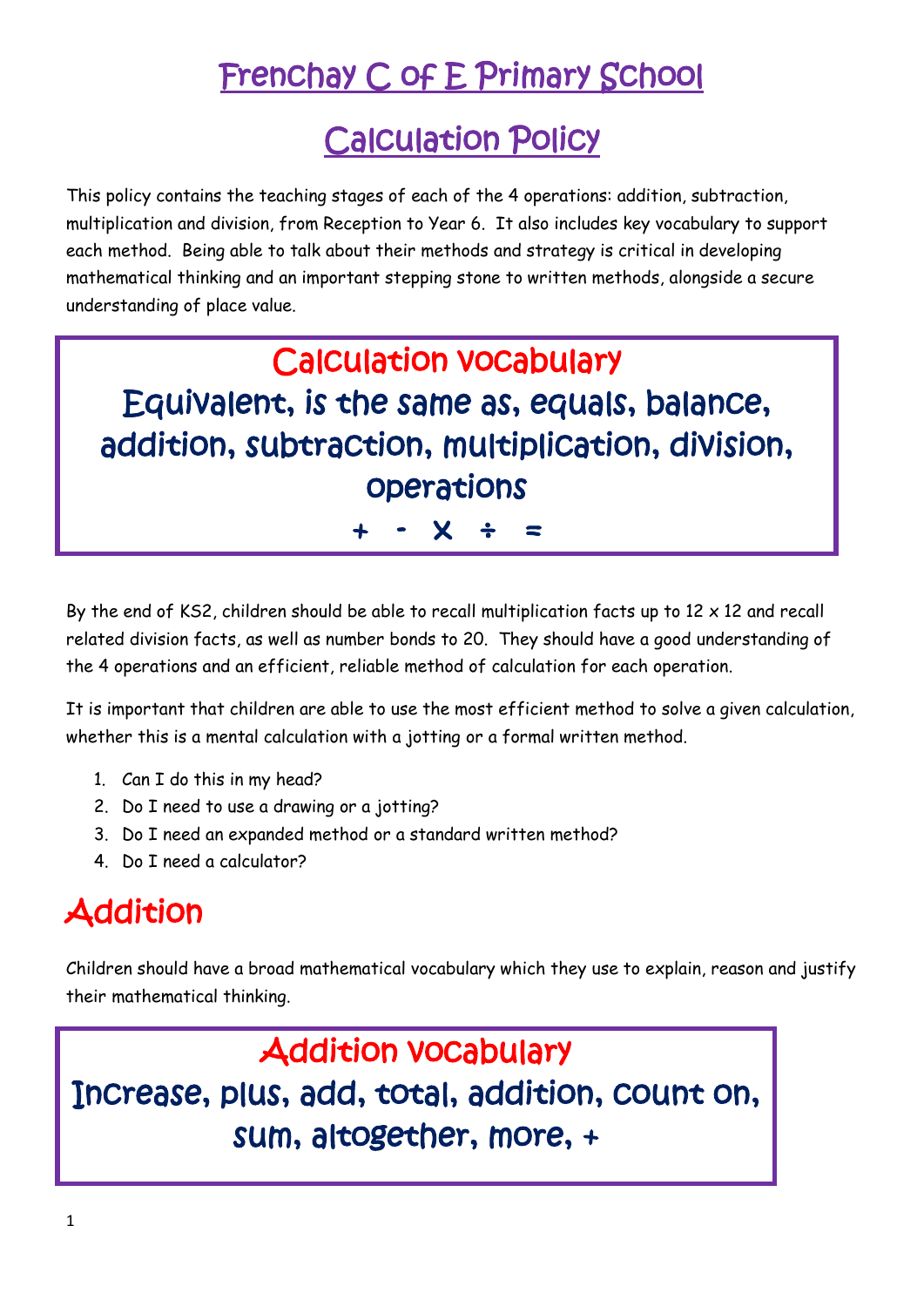Learning to add sets together begins before school as children explore the world around them.

- $\downarrow$  Understand the concept of more
- $\downarrow$  Count a set of objects
- $\downarrow$  Combining sets of counters
- $\downarrow$  Recording pictorially
- $\downarrow$  Recording as a number sentence, reading and writing numerals



 $\downarrow$  Using a number line to count all



 $\downarrow$  Using a number line to count on



 $\downarrow$  Partitioning 2 digit numbers (to 20) into tens and units and being ready for the National Curriculum.

The word 'sum' means add, so we only use this word when adding. When referring to the other operations we use the terms number sentence or calculation. Children will develop their knowledge using whole numbers. By the end of Key Stage 2 they should be able to apply the methods to using decimals. Children will continue to develop their own representations using informal jottings to support their mental strategies.

#### Blank number line



Here children begin by partitioning the number to be added into 10s and 1s. They draw a line, putting the first amount at the start of the line. They hop along the line in 10s then 1s, noting where they land.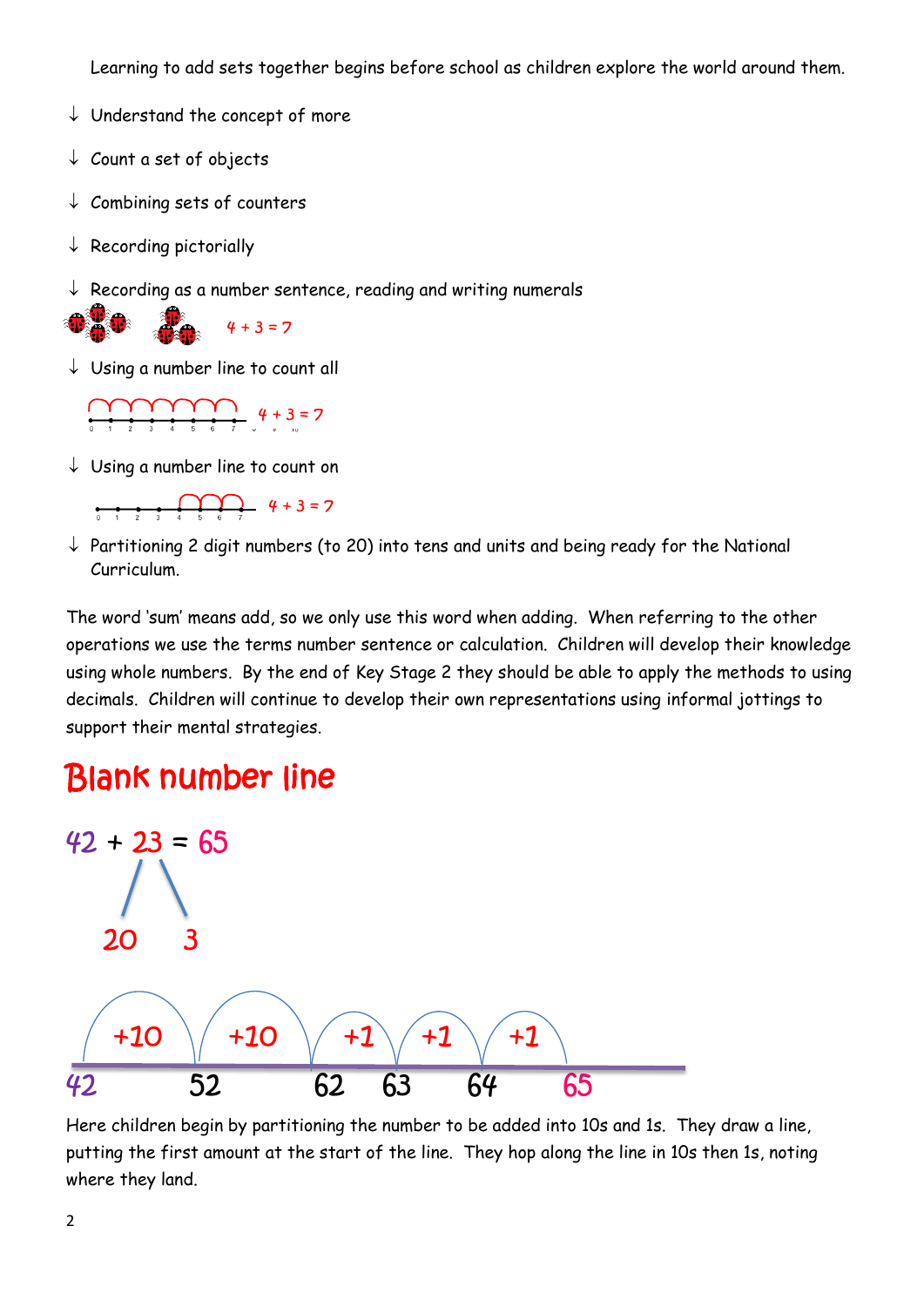Partitioning and understanding place value is the key to developing standard written methods. We begin by partitioning into 10s and units, then move on to partitioning in a number of ways.

#### $23 = 20 + 3 = 10 + 13 = 10 + 10 + 3$

Partitioning  $42 + 23 = 65$  $40 + 20 = 60$  $2 + 3 = 5$ 

**65** 

The children then progress to using a vertical expanded column addition method. They need to line the digits up correctly, thinking about the place value of each digit eg hundreds, tens or units. The units are added first, then the 10s and then the hundreds. The three new units are then added again, starting with the units column to find the answer. It is important to know the value of each digit as it is added.

#### Expanded column

|   | Η                       | $\int$ | $\bm{U}$ |
|---|-------------------------|--------|----------|
|   | 6                       | 5      | 9        |
| ╇ | 2                       | 6      | 5        |
|   |                         | 1      |          |
|   | $\overline{\mathbf{1}}$ | 1      | O        |
|   | 8                       | O      | O        |
|   | $\overline{9}$          | 2      | 4        |

This method is then developed into a compact written method and we use carrying. We begin by adding the units.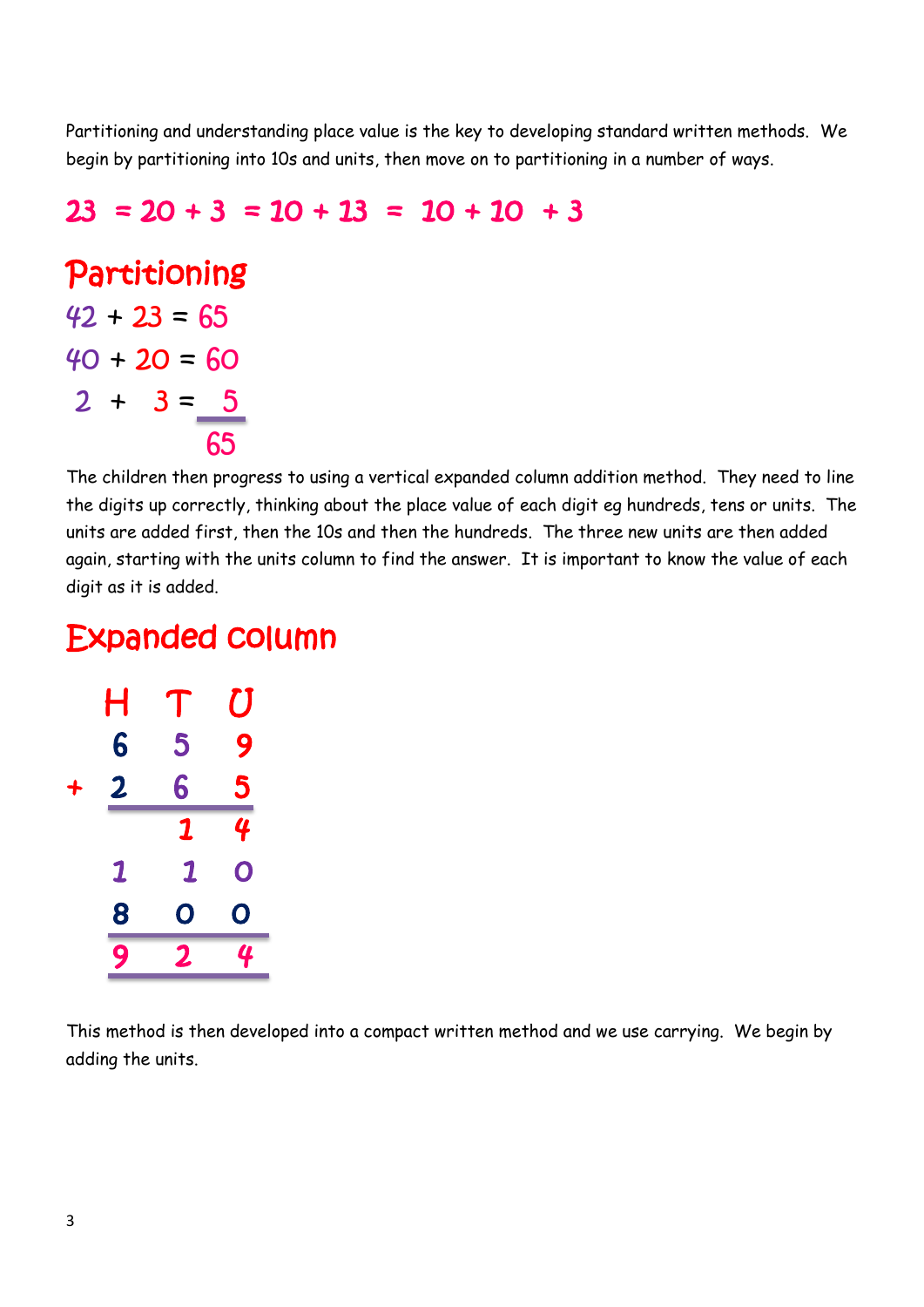## Column addition

$$
\begin{array}{cccc}\nH & T & U \\
6 & 5 & 9 \\
+ & 2 & 6 & 5 \\
\hline\n9 & 2 & 4 \\
\hline\n1 & 1 & 1\n\end{array}
$$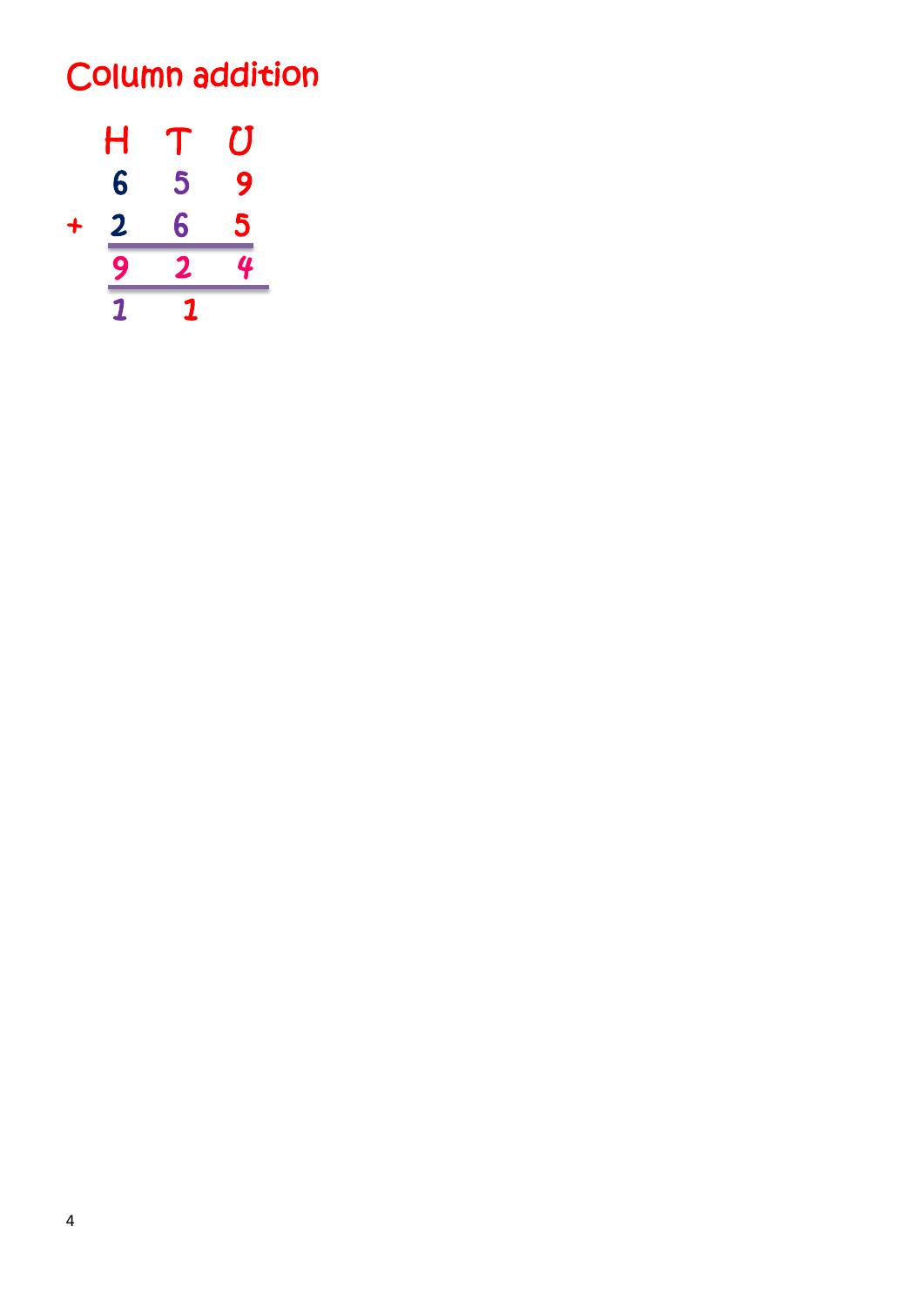### Subtraction

### Subtraction vocabulary Take away, less, minus, subtract, count back, fewer, difference between

- $\downarrow$  Understand the concept of less
- $\downarrow$  Taking away from a set of objects
- $\downarrow$  Recording pictorially
- Recording as a number sentence, reading and writing numerals



 $\downarrow$  Using a number line to count back



 $\downarrow$  Partitioning 2 digit numbers into tens and units and being ready for the National Curriculum

Subtraction can be seen as taking away and finding the difference Children will continue to be taught to use a number line to find the difference especially for finding change and when numbers are close together, eg 1002 – 997. They will always be looking to use the most efficient method for each calculation. As with addition they may use a blank number line, jumping back in 10s and 1s.

The standard written method relies on children having a good understanding of place value and partitioning. Each number in the calculation is partitioned and recorded. Starting with the units, if it is not possible to take away, we exchange 1 ten from the tens column and add it to the units column. We do the same to exchange 100s for 10s.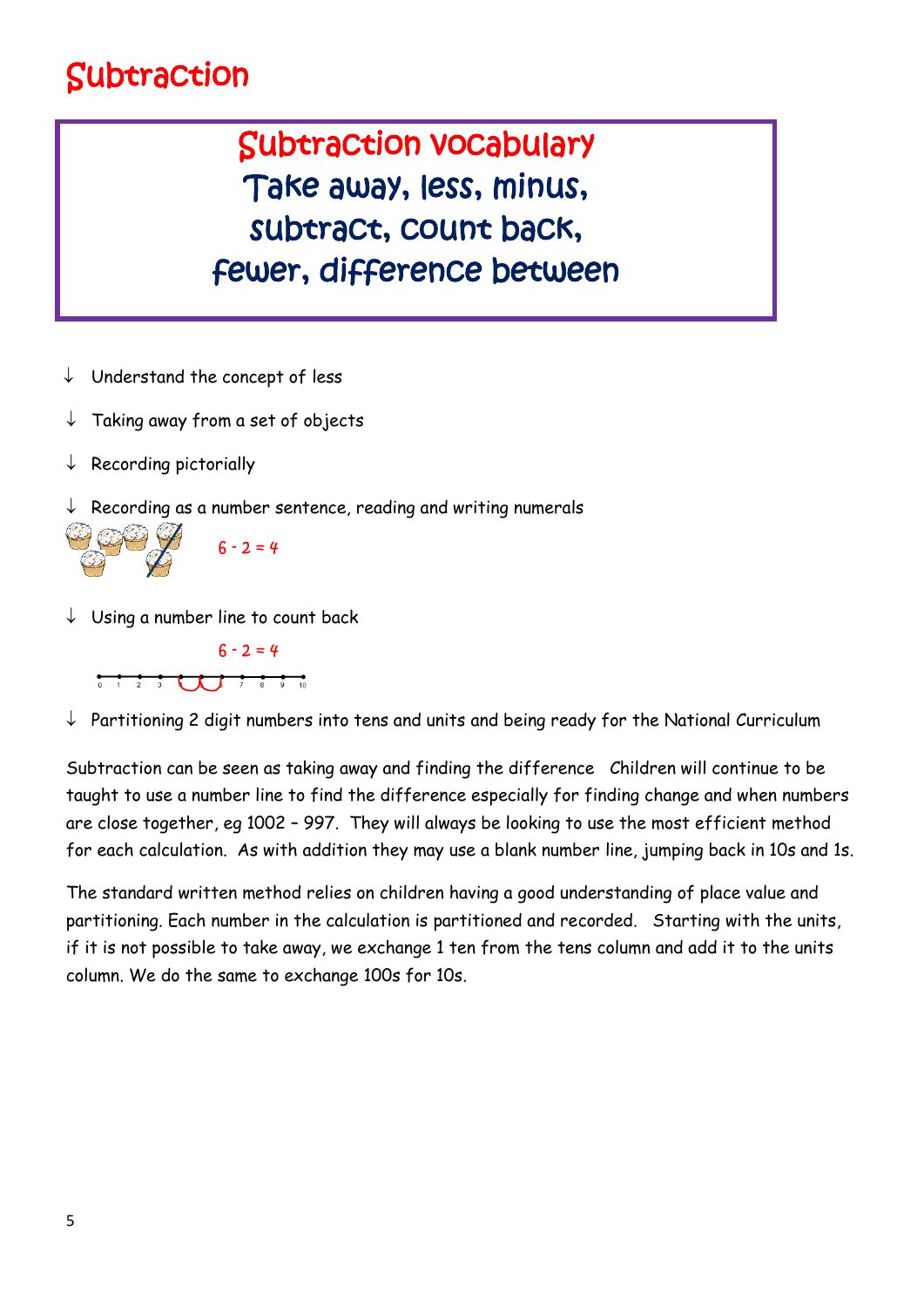### Expanded Subtraction

 $735 - 349 = 386$ 



When children have developed a good understanding of the process they will then work towards using a compact method or decomposition method.

### Column subtraction

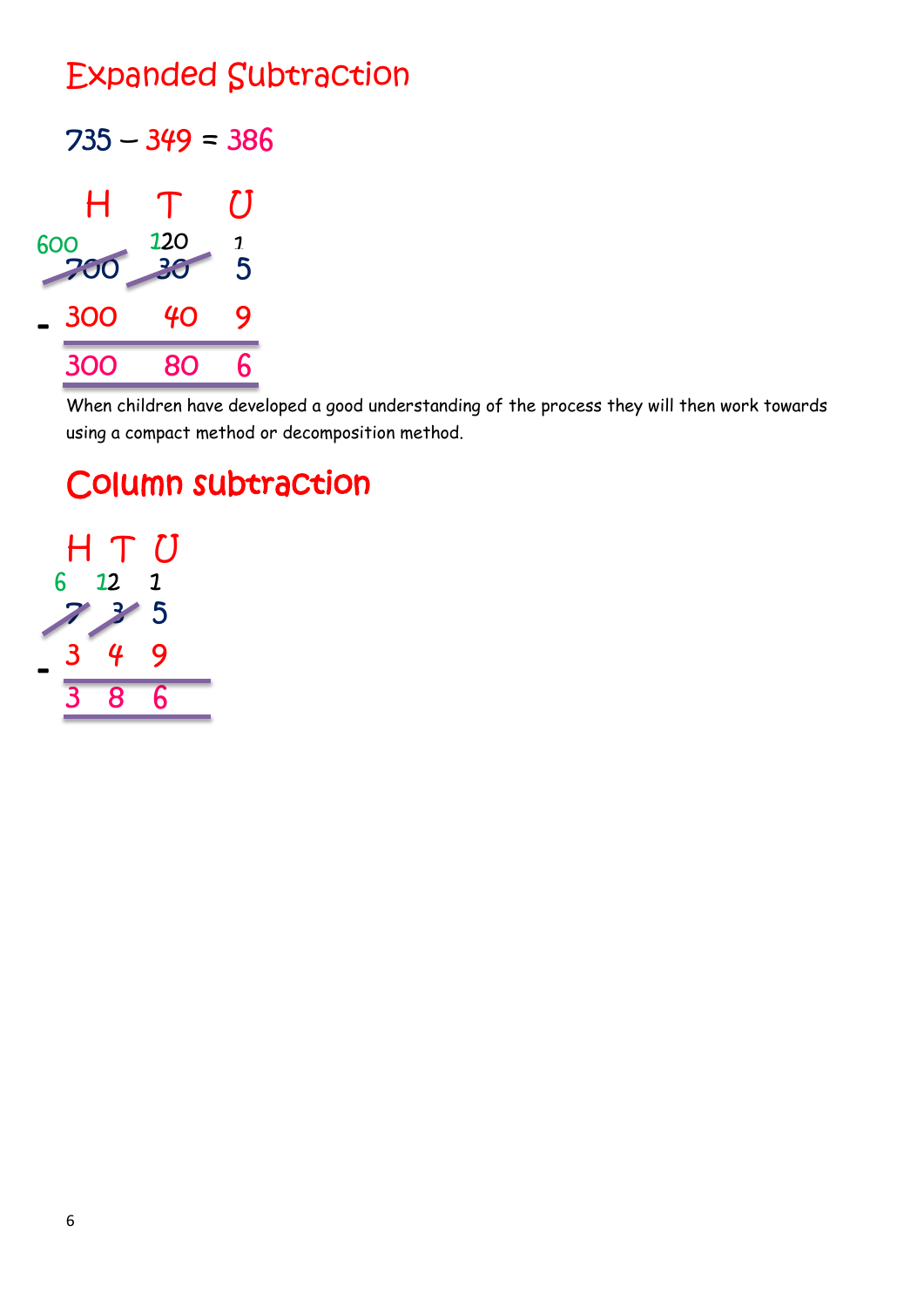### Multiplication

### Multiplication vocabulary Groups of, product, multiply, times, double, lots of, multiply, repeated addition

- $\downarrow$  Counting and combining sets of counters of the same size
- $\downarrow$  Recording as a number sentence using repeated addition



 $\downarrow$  Using a number line to hop along in steps of the same size



We develop understanding of multiplication by using an array, counting rows and columns, introducing the x symbol.

#### Arrays



#### $3 \times 6 = 18$  Or  $6 \times 3 = 18$

Children build on their learning from Key Stage 1 by consolidating their knowledge of times tables and number patterns, as well as partitioning. They will begin by using informal jottings on a number line to understand multiplication as repeated addition.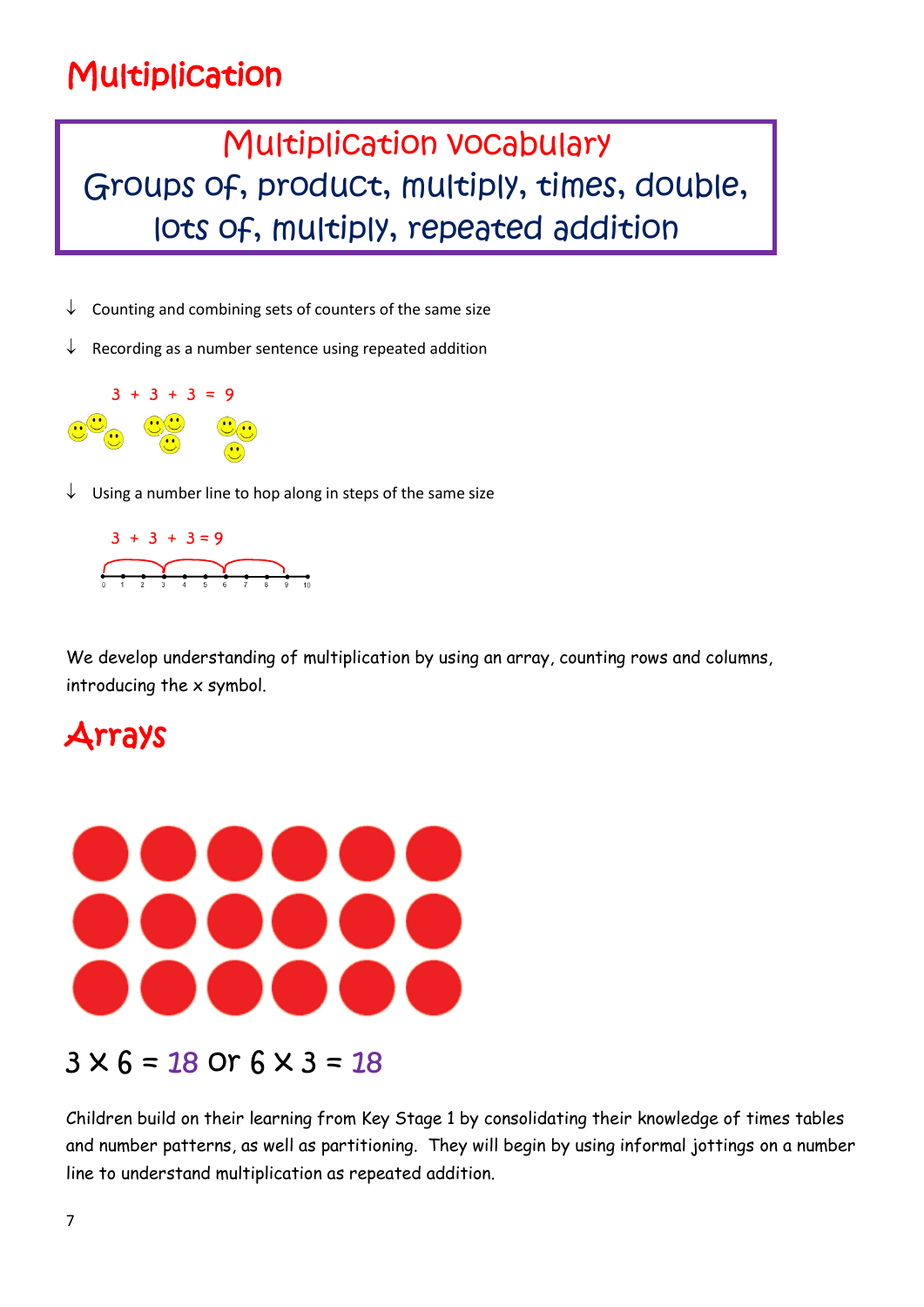This is then developed further by using larger numbers and larger jumps. Knowledge of partitioning and times tables facts are the key. The next step is to introduce the grid method. The numbers are partitioned and each multiplied. Each amount is then added to find the answer.

### Grid method short multiplication

#### $12 \times 5 = 60$

| $\mathbf x$    | <b>10</b> | $\mathbf{z}$ |  |  |  |
|----------------|-----------|--------------|--|--|--|
| 5              | 50        | <b>10</b>    |  |  |  |
| $50 + 10 = 60$ |           |              |  |  |  |

In the example below, both numbers need to be multiplied. Knowledge of times tables facts and place value is vital here.

### Grid method long multiplication

#### $43 \times 65 = 2,795$

 $2,400 + 180 + 200 + 15 = 2,795$ 

Some children will continue to use the grid method as their efficient and reliable method. For some children an expanded column method will be introduced. This involves multiplying each digit and stacking the amounts underneath. Having a secure understanding of place value is crucial for this method to be successful.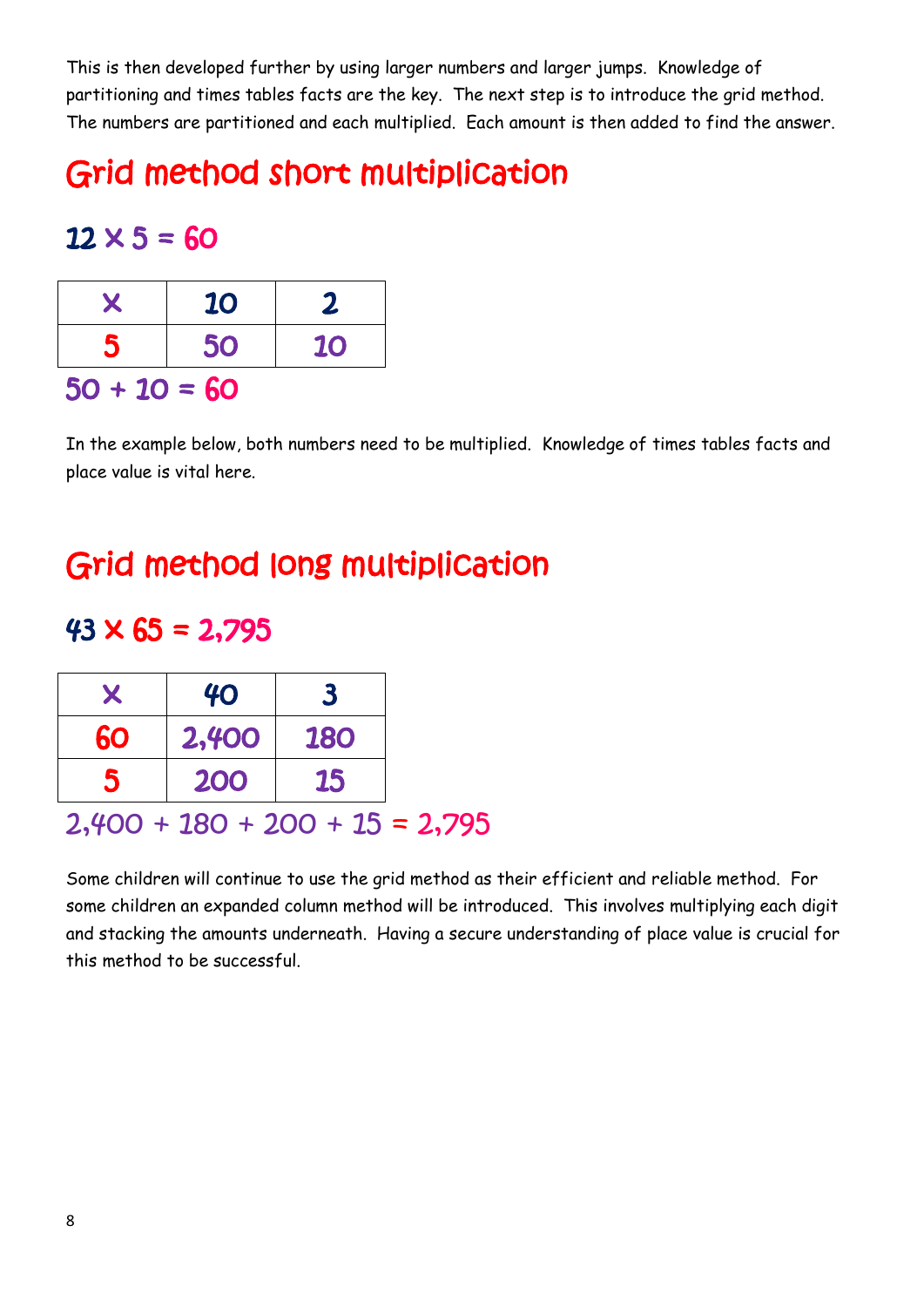#### Expanded column



This example shows the compact version of the vertical multiplication where the tens and hundreds are 'carried' as in column addition

### Column Multiplication

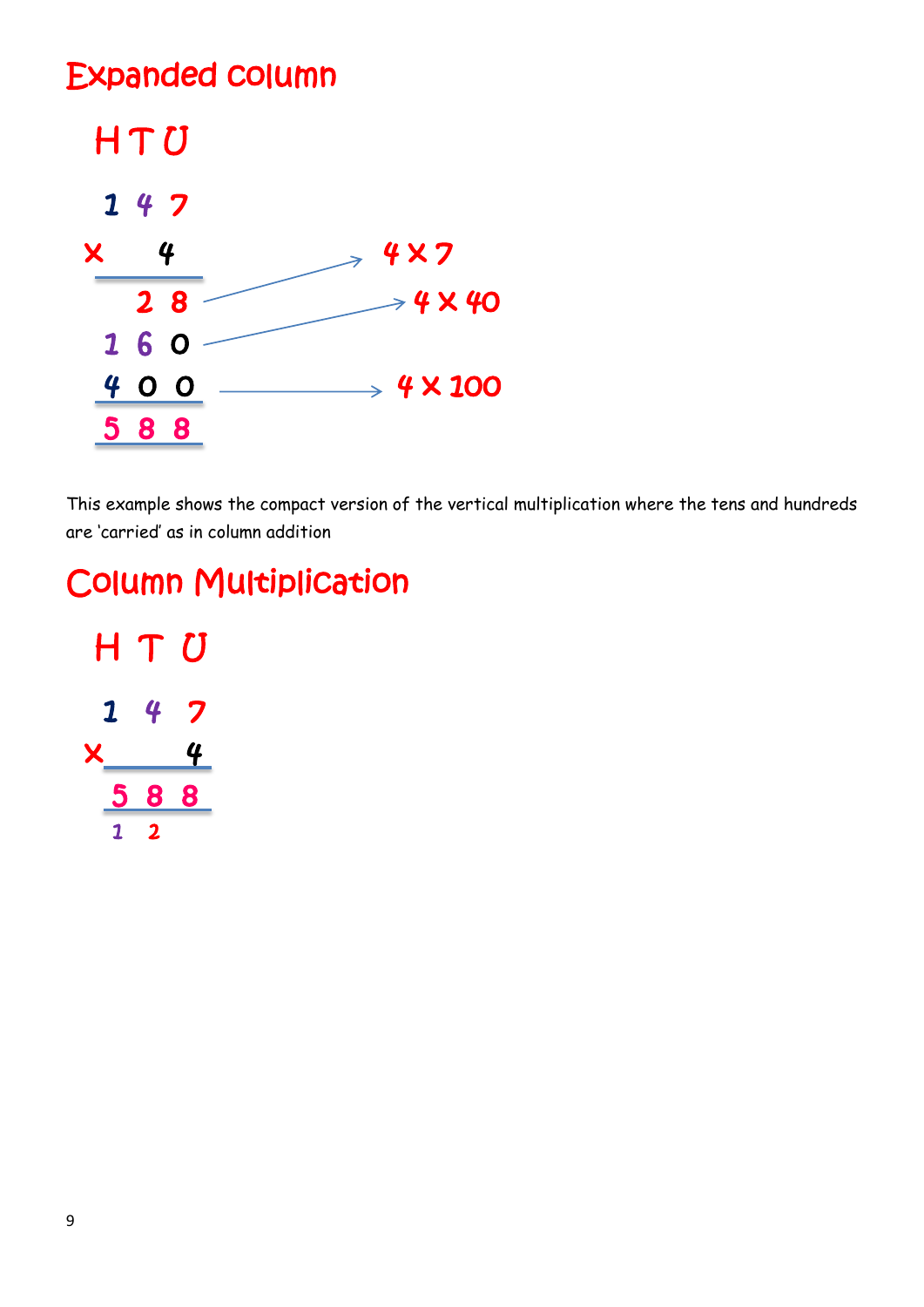# Division

Children will be encouraged to discuss their mathematical learning and will begin by using the vocabulary of 'equal groups' and 'sharing'. Formal written methods of division are based on the concept of grouping.

### Division vocabulary

# Remainder, group, share , halve, divisor, quotient, divide, equal groups of

- $\downarrow$  Sharing a set of counters equally
- $\downarrow$  Recording as a number sentence using repeated subtraction



Using a number line to hop back in steps of the same size



Children use their knowledge of number patterns and times tables facts. They will record their method using an informal jotting on a number line.

#### Grouping on a number line



#### $20 \div 4 = 16$

This strategy will develop further with the children looking for larger jumps based on their knowledge of times tables. This is where the idea of 'chunk' and 'chunking' comes from and being able to work more efficiently.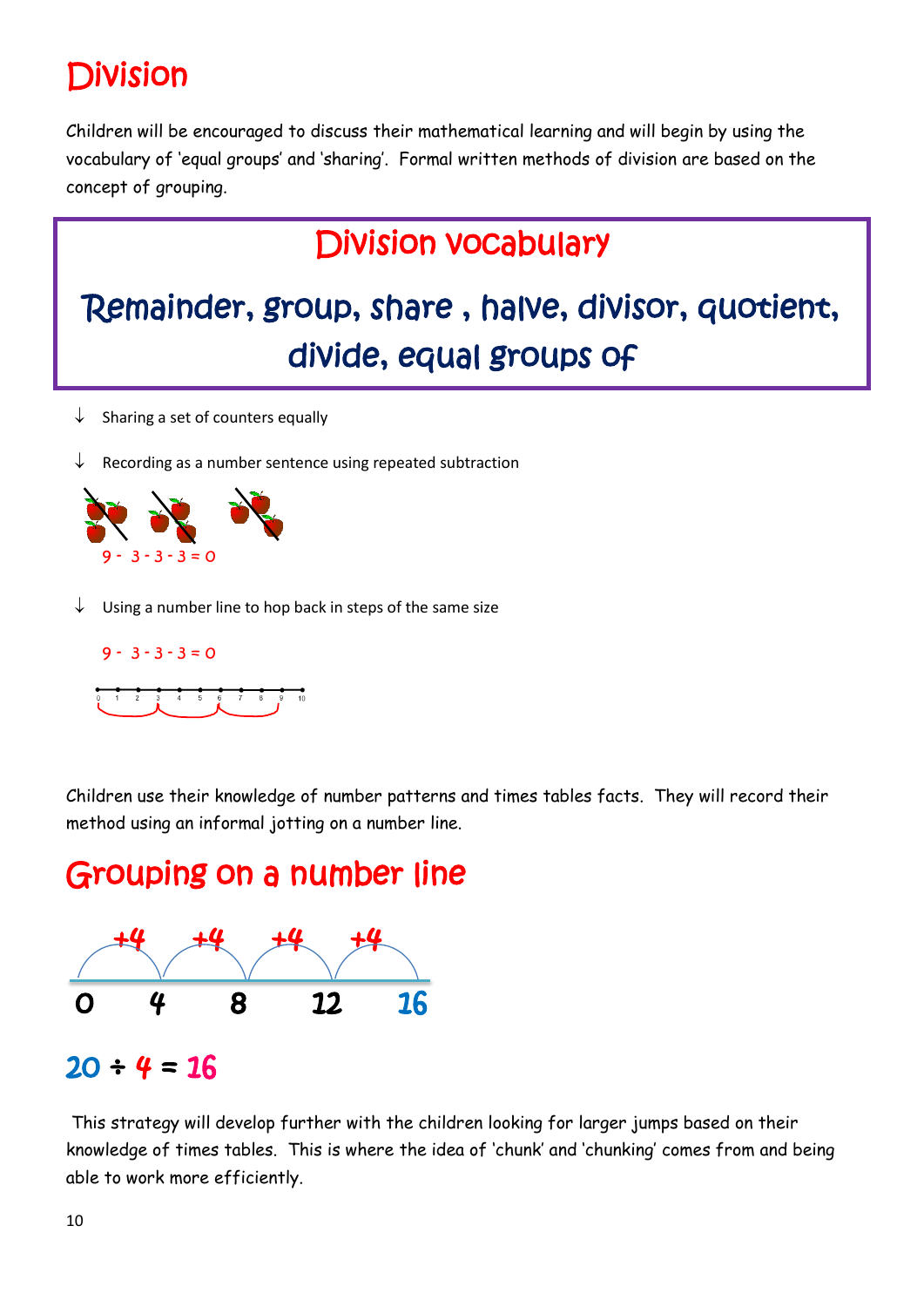

This develops into a vertical written method called 'chunking'. A secure knowledge of times tables facts and place value is needed is needed to reliably use decomposition for subtraction. Children subtract 'chunks' of the number that they are dividing by, using known facts. They continue to subtract 'chunks' until no more can be taken away. We encourage children to start with  $\times$  10 and use the number facts that they know.

### **Chunking**



To progress further, children will work with a 3 digit number divided by a 2 digit number with and without remainders.